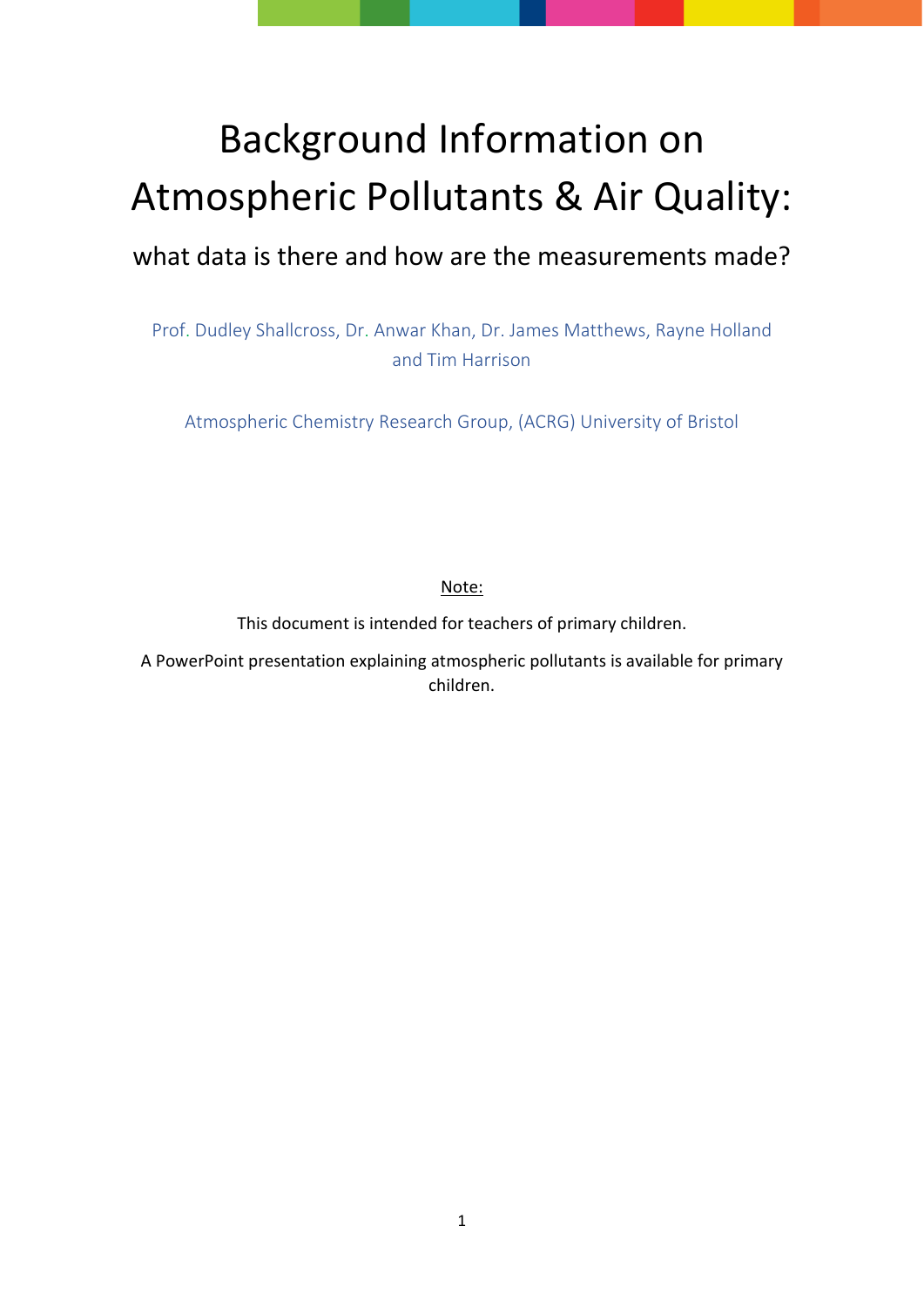#### **Measuring air pollutants**

Why should we measure air pollutants? Some chemicals that are in the air have limits imposed by governments. Above these levels the chemicals may be harmful to health to people, other animals, or plants. These atmospheric chemicals need to be monitored accurately. It is no use in just measuring in one place in the UK on one day per year. Different areas, towns, cities, countryside may have different concentrations of pollutants and different times of night and day at different times of the year. An industry or natural process may only produce during the evening in the summer. The wind conditions (strength and direction) may move that pollutant to different places each year (or may not move it at all).

How can we measure pollutants in the air around us? Where can we measure pollutants? Running an air quality network **(**[https://uk-air.defra.gov.uk/\)](https://uk-air.defra.gov.uk/) is expensive and so there are a limited number of sites around the U.K. that The U.K. Department for Environment, Food and Rural Affairs (Defra) can site science instruments to make these measurements. First, we will think about what pollutants are measured, second, how they are measured and third, look at some examples of where they have been measured.

#### **Pollutants**

Most of the pollutants measured by the U.K. Air Quality Network are called *primary pollutants*. This means that they are produced directly by a source, which could be from transport, e.g. vehicles of various types, construction, heating, burning of waste, cleaning agents and of course natural sources such as from animals, plants etc. The network focuses on primary pollutants that are produced from human activity and we will look at each of these in turn.

#### **Hydrocarbons**

Hydrocarbons (chemicals that just contain hydrogen and carbon atoms bonded together) are major components of fuel that is burned in combustion engines that propel vehicles. Some unburned fuel will be released, and this is measured by the network. Higher levels of hydrocarbon will be found near busy roads and near other sources such as petrol stations, oil refineries, etc.

#### *How are they measured?*

First, all the hydrocarbons present in the air are sucked into an instrument, a GC-FID or GC-MS (we will see what these names mean shortly) using a pump and they flow into a tube containing a solid adsorbent material, to which the hydrocarbons stick. When enough time has passed (often minutes to an hour), the flow of air to the adsorbent is shut off and air is directed to a new collecting tube. The solid used as an adsorbent must be sticky enough for the hydrocarbons to stick to it, but not too sticky that they are permanently stuck or react on the surface and are lost. Once collected, the solid material is heated to drive off the hydrocarbons sticking to its surface. We then need to separate out the hydrocarbons and this is the essence of chromatography.

In primary school we can look at experiments to separate out mixtures: e.g. magnetic and non-magnetic objects; separate by size, for example by sieving; or separate by shape or by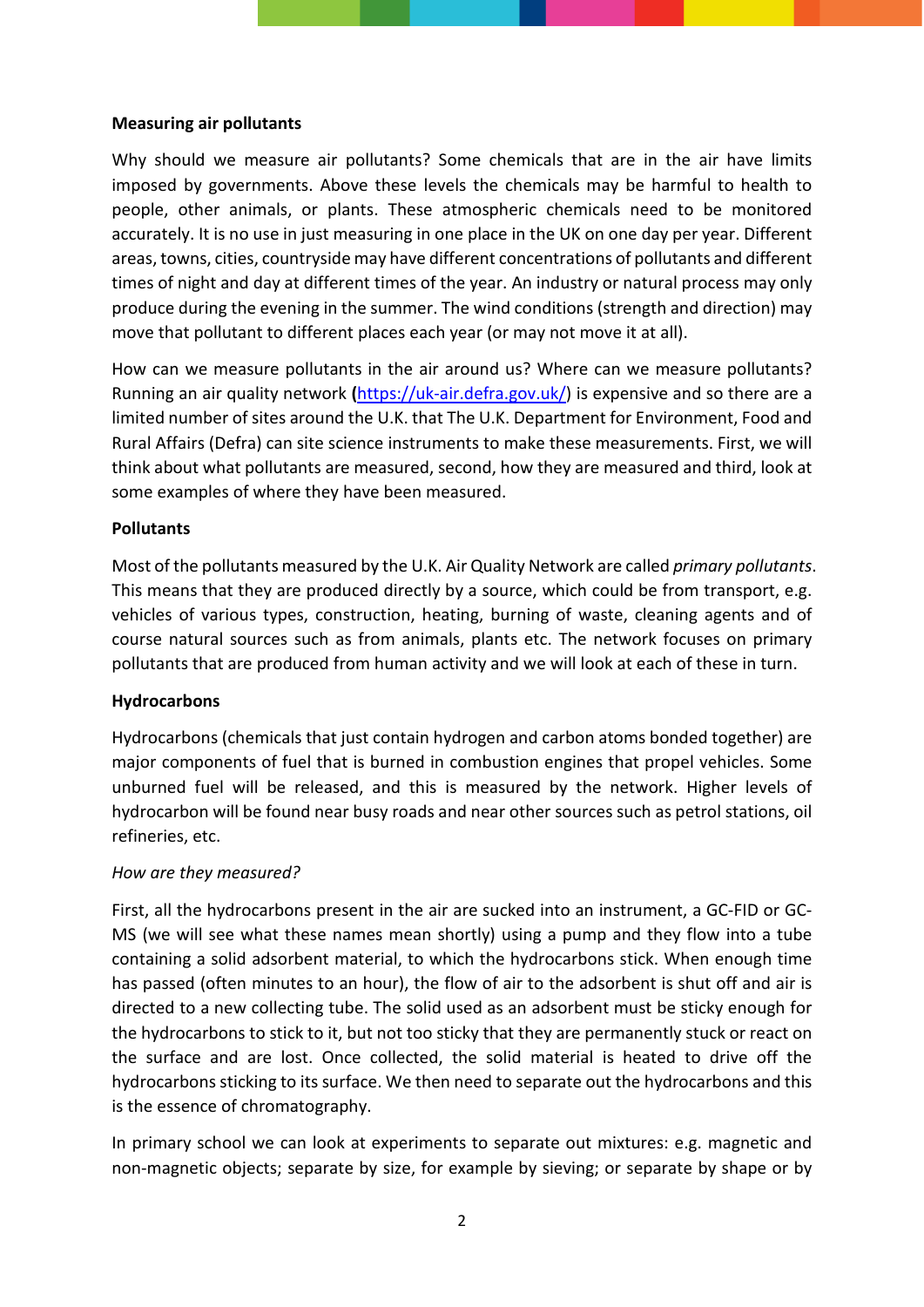colour using our eyes. Children could carry out chromatography experiments using colouring pens or coloured sweets and some kitchen towel (see Appendix 1). In the systems used to measure hydrocarbons, they are separated out by boiling point: the heavier ones will boil at higher temperatures than the lighter ones. As the solid is heated, different hydrocarbons boil off and are carried by a stream of pure air (it is important not to contaminate the sample) to a detector. This separation technique is called gas chromatography (GC) and the two detectors used are a flame ionisation detector (FID) or a mass spectrometer (MS). In an FID, the hydrocarbon gas is burned and in doing so, creates some ions (charged particles) that can be detected. By running a sample of known concentration through the system, the FID can be calibrated and so when an unknown amount of hydrocarbon passes through, its concentration can be determined. A mass spectrometer effectively weighs the sample and so its concentration can be determined.

#### **Benzene (C6H6)**

Benzene is an example of a hydrocarbon. It is produced from unburned fuel or a product of incomplete combustion. It causes cancer and other illnesses. A European study found that people breathe in 220 μg of benzene every day due to general atmospheric pollution. A smoker smoking 20 cigarettes per day takes in between 1800 and 7900 μg per day (in addition).

Measurements of benzene from the Marylebone Road in London from around 2000 to the present day illustrate some interesting points about air quality (Figure 1).



*Figure 1. Daily average benzene level (micrograms per cubic metre, μg m-3 ) as measured at the Marylebone Road in London from 2000 to 2020.*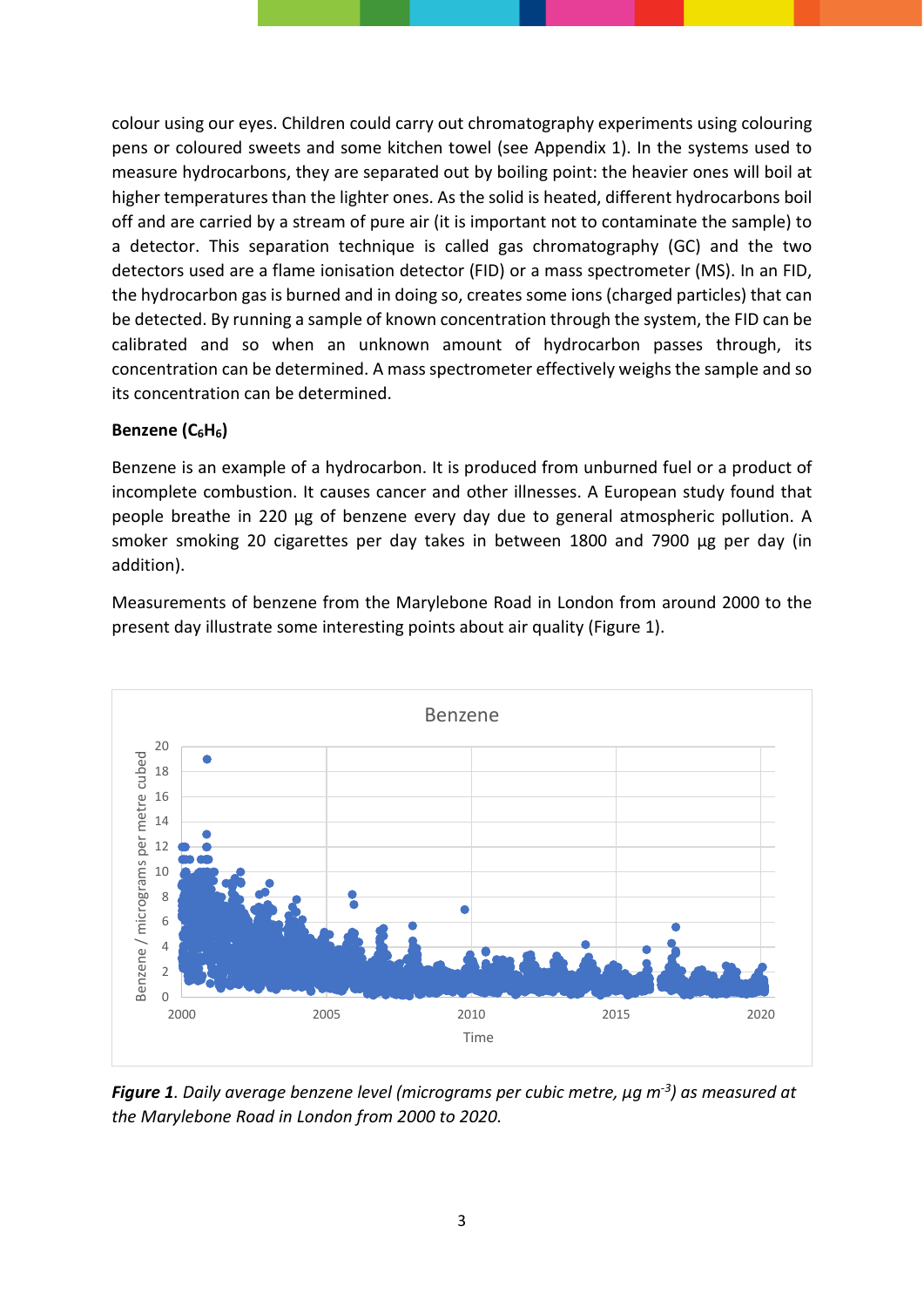Figure 1 shows the clear decline in the level of benzene since 2000, where the decline was sharp from 2000 to about 2010 but has been much slower since then.

We might ask why benzene has gone down? Some possible reasons:

- Fewer cars?
- Cleaner cars? (more electric cars?)
- Cleaner fuel? (less benzene in unleaded petrol?)



In Figure 2 we see a comparison between January 2000 and January 2020.

*Figure 2. Daily average benzene level (micrograms per cubic metre, μg m-3 ) as measured at the Marylebone Road in January in 2000 and 2020.*

January 2020 has much lower levels of benzene and there is a lot more variability (change) in January 2000. Why might this be?

- Perhaps, weekday and weekend differences in the number of vehicles on the road.
- Perhaps, the congestion zone coming into force in London on 17th February 2003 (Marylebone Road was on the edge of the zone) has reduced benzene levels. A congestion zone is where a charge is made to bring your vehicle into an area hoping the cost will put off people so less vehicles will use the roads.
- Were cars in 2000 more polluting than in 2020? Perhaps petrol/diesel has changed.
- Maybe fuel in 2000 contained a lot more benzene than 2020.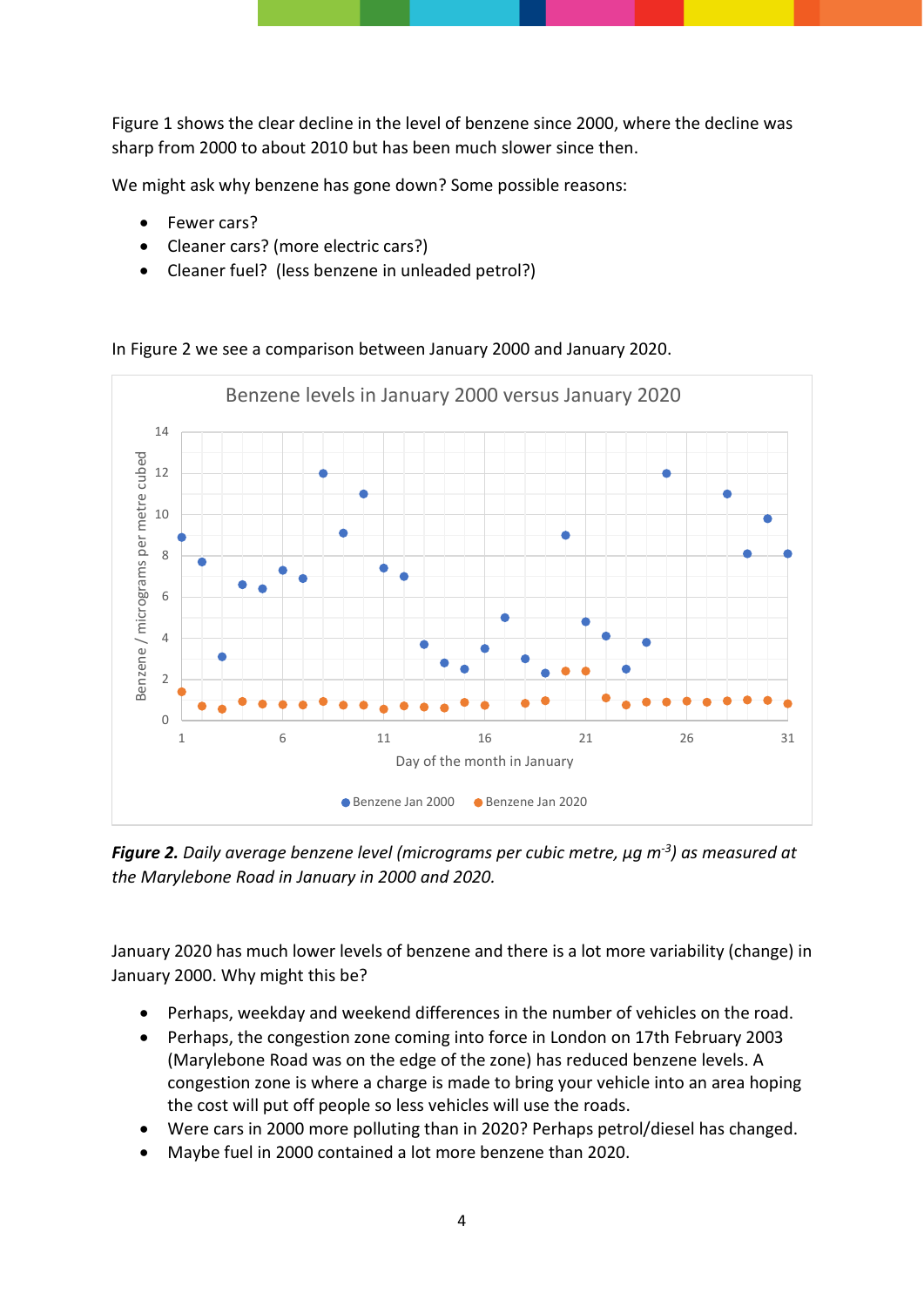In figure 3 we see that the level of benzene goes through a minimum in the summer and a maximum in the winter in 2019. This is seen clearly in more recent years; it is less clear in 2000. Why might this be?

- Less cars in the summer? People walking and cycling more?
- Hotter in the summer, perhaps this is a reason somehow?
- More sunlight in the summer? This might remove the benzene directly or help to remove it?



*Figure 3. Daily average benzene level micrograms per cubic metre, (μg m-3) as measured at the Marylebone Road in London during 2019.*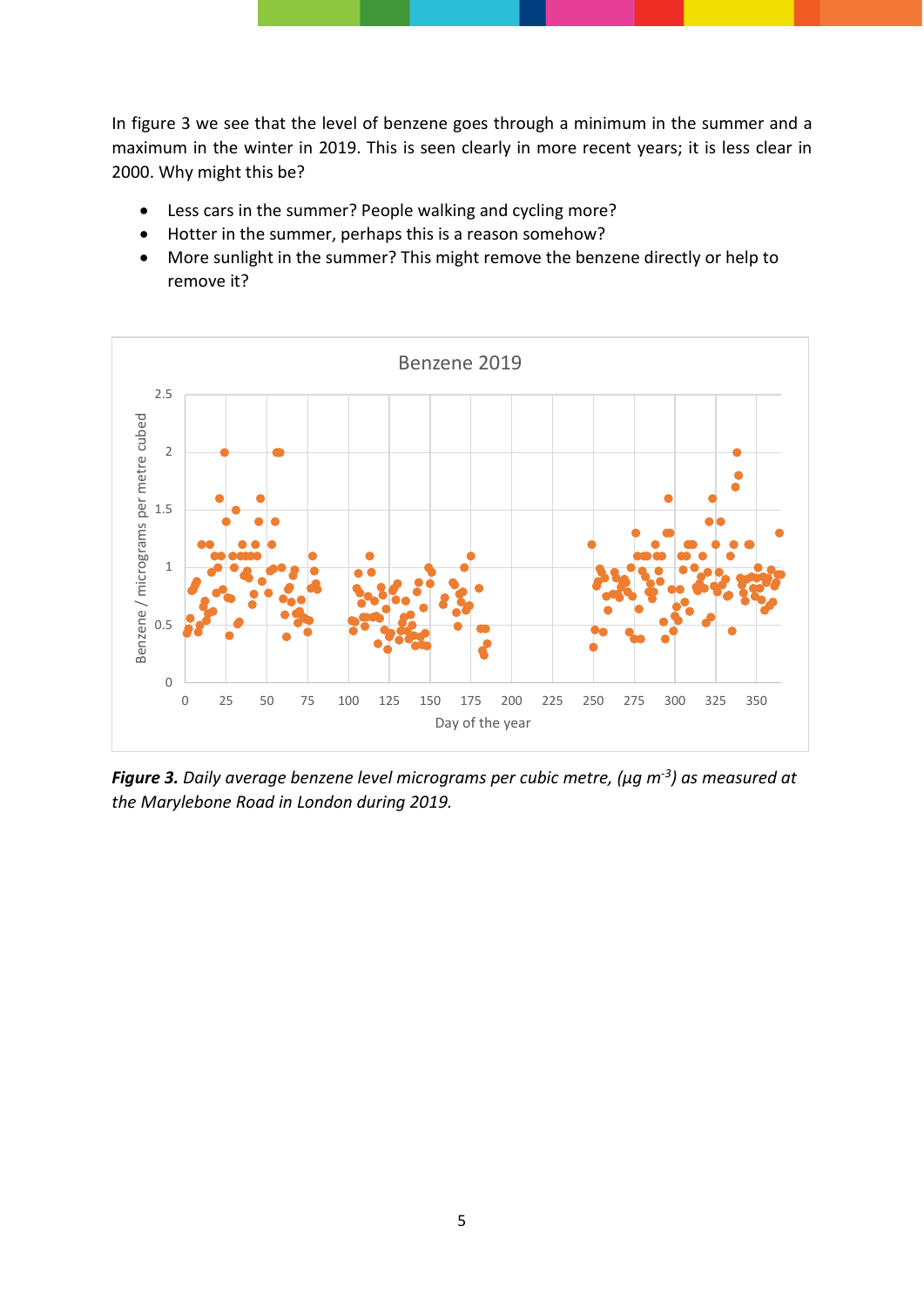#### **Nitrogen oxides (nitric oxide, NO and nitrogen dioxide, NO2)**

Nitric oxide is produced inside a combustion engine. Air (mainly nitrogen and oxygen) is needed in the engine so the oxygen can be used to burn the fuel (petrol/diesel). Some of the nitrogen and oxygen reacts together to produce nitric oxide (NO). This further combines with oxygen to create nitrogen dioxide ( $NO<sub>2</sub>$ ). This is because there is a lot of heat and pressure which allows nitrogen and oxygen to react, though in normal air conditions they do not react. Nitrogen dioxide and nitric oxide are referred to together as 'oxides of nitrogen' (NOx).

Nitric oxide is not considered to be hazardous to health at typical ambient concentrations. Nitrogen dioxide is a poisonous gas that at high concentrations causes inflammation of the airways in animals including humans. Nitrogen dioxide gas is also acidic. When it dissolves in water it causes corrosive damage to materials and animals.

#### *How are nitrogen oxides concentrations measured?*

The concentration of the gases can be measured using the way the gases react with a poisonous gas called ozone  $(O_3)$  and measuring the light the reaction produces.

How can we represent this?

(a) Reaction at start, only first chemical (blue) is present. There are no red counters.



(b) Now add a lot of ozone. When it collides with nitrogen oxide (NO, coloured blue) it changes it (so now coloured red) so the detector can see it and count it.

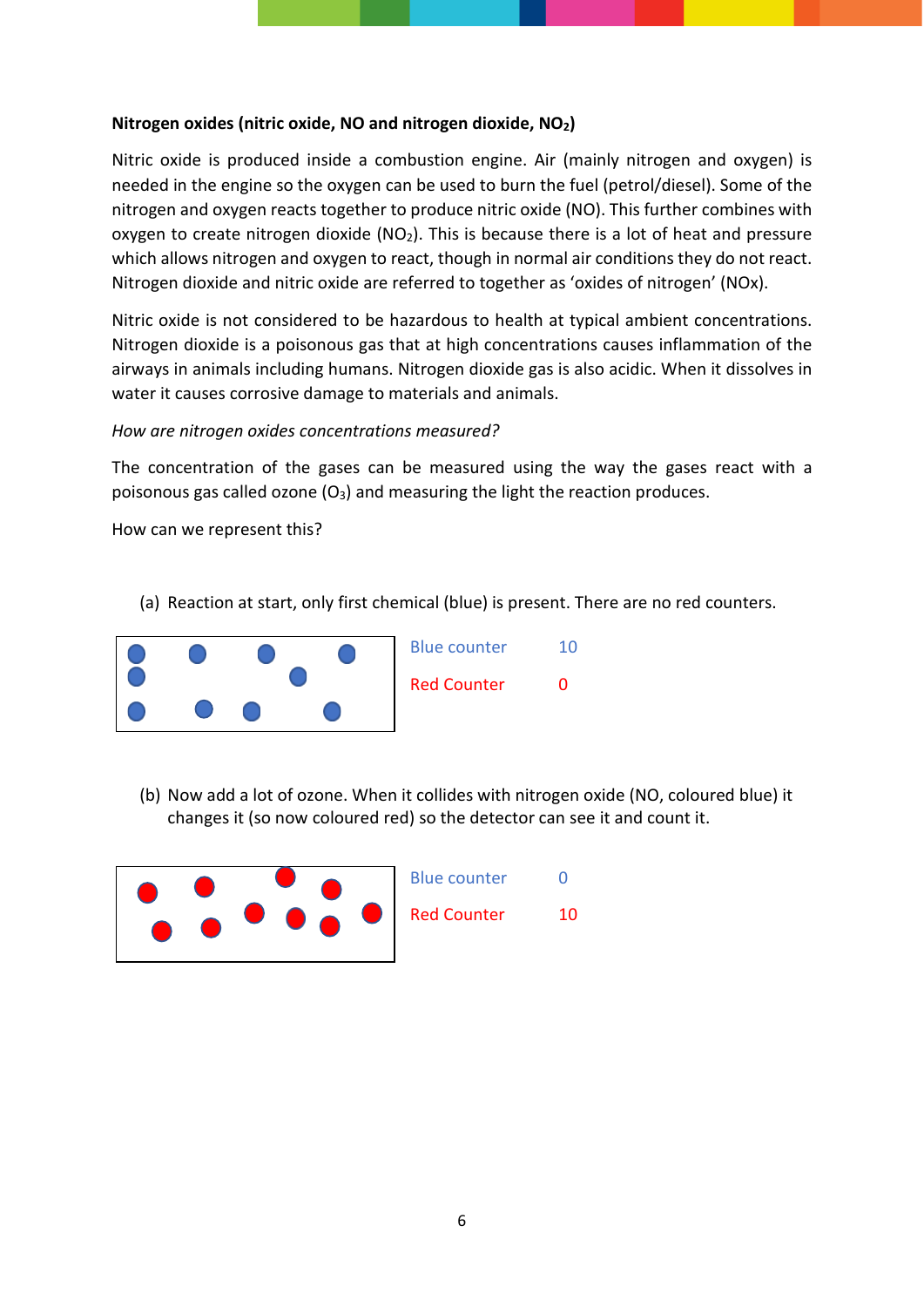#### **For the enthusiast**

NO is produced inside a combustion engine through the Zeldovich mechanism.

- $O + N_2 \rightarrow NO + N$  (1)
- $N + O_2$   $\rightarrow$   $NO + O$  (2)

Once NO is produced it can react with species in the atmosphere such as ozone  $(O_3,$  see later) and be converted to  $NO<sub>2</sub>$ . NO<sub>2</sub> is a brown coloured gas and is rapidly broken down in sunlight and so NO and  $NO<sub>2</sub>$  are interchanging rapidly in the daytime. They are known collectively as NOx. These two species alter atmospheric chemistry dramatically, turning a low NOx atmosphere that removes surface ozone to one that produces surface ozone. This is bad for two reasons, first ozone in the Troposphere is a potent greenhouse gas and second, ozone is a powerful oxidant that can affect plant and animal health (adversely).

 $NO + O_3$   $\rightarrow$   $NO_2 + O_2$  (3)

$$
NO_2 + hv \rightarrow NO + O
$$
 (4)

NO is detected by reacting NO with ozone (O<sub>3</sub>) to produce  $NO_2^*$  which then releases a photon of light and becomes stable  $NO<sub>2</sub>$ . Now the NOx mixture is all  $NO<sub>2</sub>$ . Converting this back to NO, by passing the gas mixture over a heated catalytic converter, allows the process to be repeated and the increase in light observed is due to the original amount of  $NO<sub>2</sub>$ present and so concentrations of NO and NO2 can be determined with the same spectroscopic technique. See Appendix 2 to read about how spectroscopy works.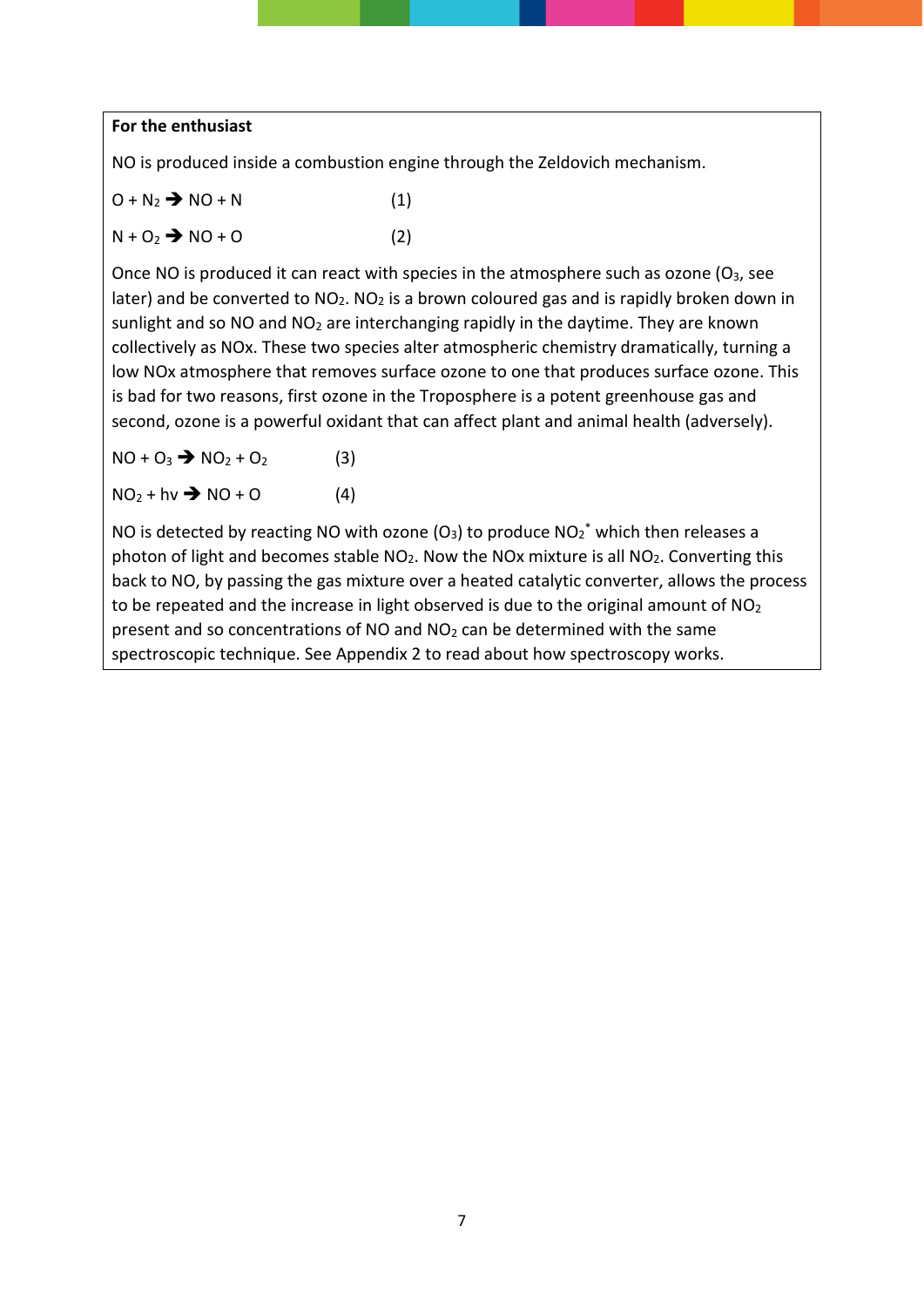Figure 4 shows that the NOx and SO<sub>2</sub> observed at the kerbside site of the Marylebone Road is heavily influenced by traffic, with morning and afternoon peaks associated with rush hour traffic.



*Figure 4. NO, NO2 and SO2 (sulphur dioxide) concentrations measured at the Marylebone Road, London during Tuesday 11th February 2020.*

With children, teachers could consider the following questions (answers to question prompts are provided in the slide notes of the classroom presentations):

- Why is the peak in the morning larger than the peak in the evening?
- Would this pattern be different on the weekend?
- Would this pattern be similar in other places in the U.K.?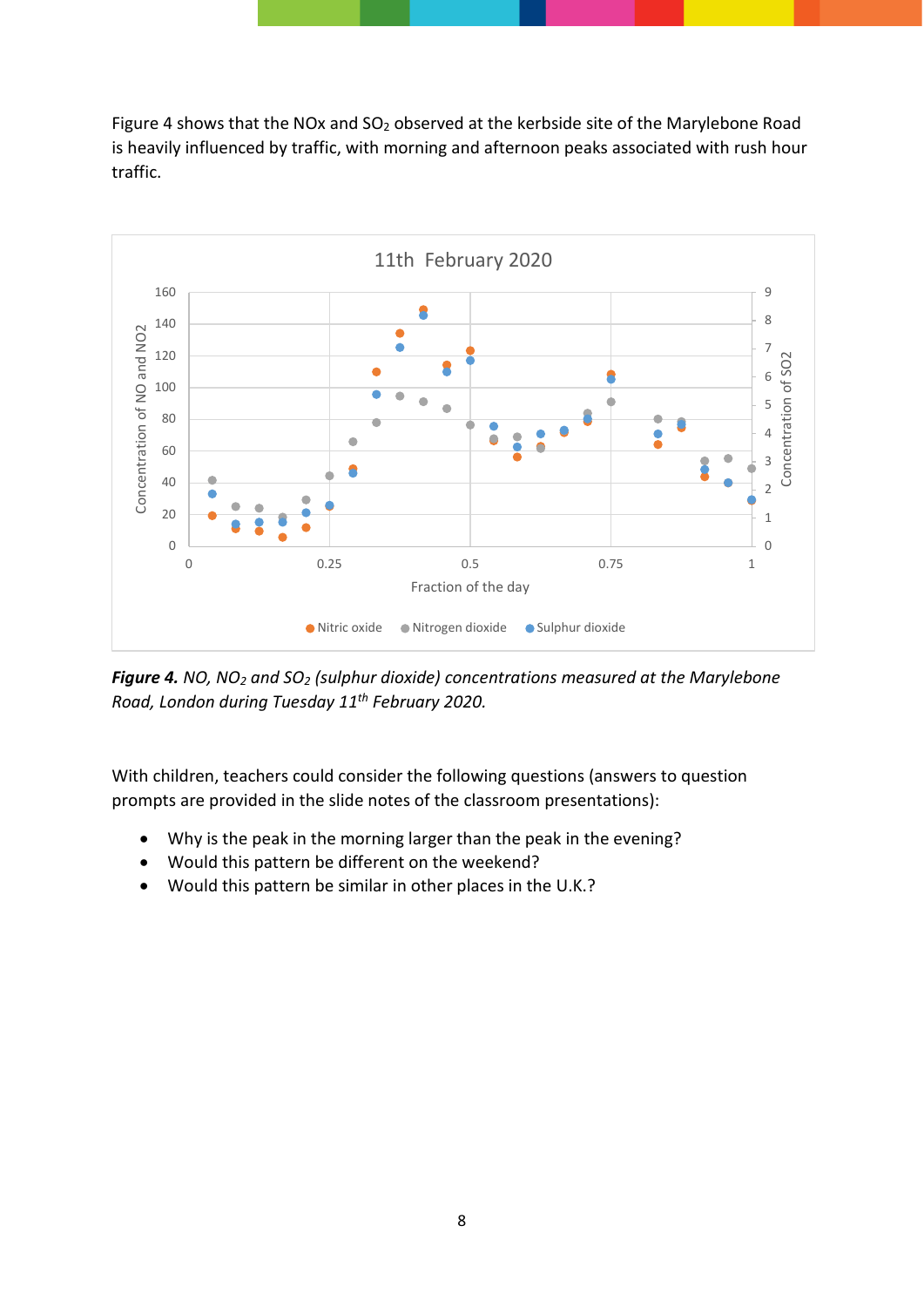#### **Carbon Monoxide (CO)**

Primary sources give off CO directly into the air and account for 55% of world emissions. The two major sources of CO are the incomplete combustion of fossil fuels (burning with insufficient oxygen present) and biomass (trees, bushes and grass) burning. Some CO is emitted from the oceans and vegetation. The incomplete combustion of fossil fuels produces 23% of global CO. This is a poisonous gas and can replace oxygen in blood. At concentrations above 1000ppm it is considered immediately dangerous.

#### *How is carbon monoxide concentration measured?*

CO can be detected directly using an appropriate light sensor. Using light to make measurements is called spectroscopy. However, by reacting the CO with another compound, one of the products can be detected even more sensitively and so this is the method used.

Carbon monoxide concentration is measured with a peak performer 1 (PP1) instrument. The CO gas is reacted with a poisonous chemical called mercury oxide and in doing so makes mercury vapour. The mercury vapour can be measured by seeing how much ultraviolet light it absorbs (takes in). This is then a measure of the carbon monoxide.

#### **For the enthusiast**

CO is the main global loss process (sink) of the hydroxyl radical (•OH), a key atmospheric oxidant. •OH reacts with and removes greenhouse gases, such as methane (CH4). If CO reacts with •OH instead, more methane is left in the atmosphere for longer with negative effects on the Earth's climate.

When •OH reacts with CO it forms carbon dioxide (CO<sub>2</sub>) and the hydroperoxyl radical (HO<sub>2</sub>•), (1). HO<sub>2</sub>• goes through a series of reactions with NO<sub>x</sub> (2-3) that form ozone in reaction (4).

 $CO + \bullet OH + O_2 \rightarrow CO_2 + HO_2 \bullet (1)$ 

 $HO_2 \bullet + NO \rightarrow NO_2 + \bullet OH$  (2)

 $NO<sub>2</sub> + light \rightarrow NO + O$  (3)

 $Q + Q_2 \rightarrow Q_3$  (4)

CO is measured using a peak performer 1 (PP1) instrument. Sampled air is injected onto a gas chromatographic column at a constant temperature of 105 °C within the PP1. Once separated from other gases, CO flows over a bed of heated mercuric oxide (HgO) at 265°C, where it is oxidised to  $CO_2$  while the solid mercury (II) oxide ( $HgO(s)$ ) is reduced to mercury ( $Hg$ ) vapour. The vapour is then measured quantitatively by atomic absorption of UV light using spectroscopy. See Appendix 2 to read about how spectroscopy works.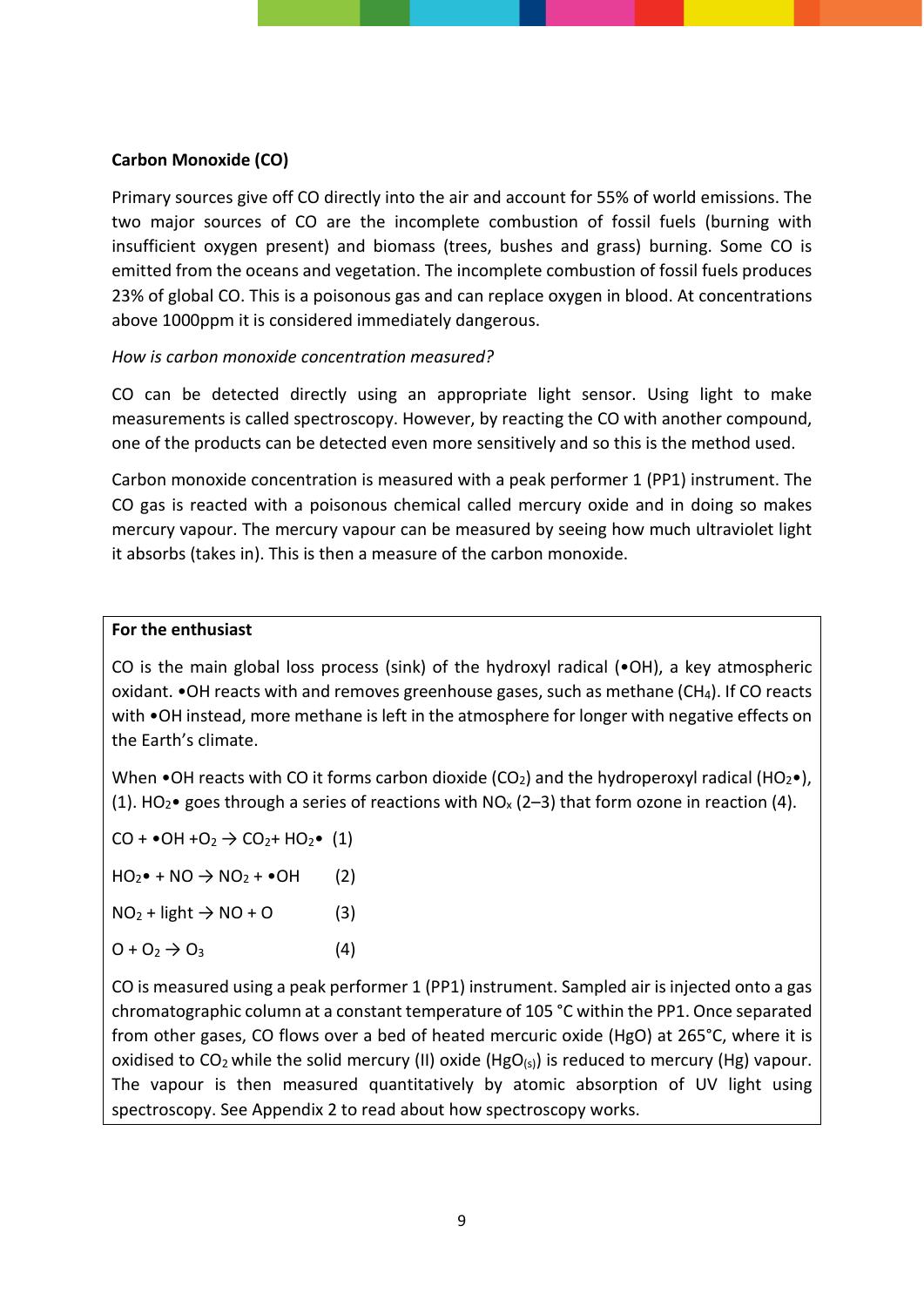

*Figure 5. August 2000 carbon monoxide maximum concentrations (milligrams per cubic meter of air, mg/m3) in Marylebone, London.*

With children, teachers could consider the following questions (answers to question prompts are provided in the slide notes of the classroom presentations):

- Can you work out when the minimum concentration of carbon monoxide was?
- Can you find out what dates were weekends (Saturdays and Sundays)? Do the weekend concentrations differ to weekday concentrations?
- Suggest how might this data look different to that of a winter month such as November 2000?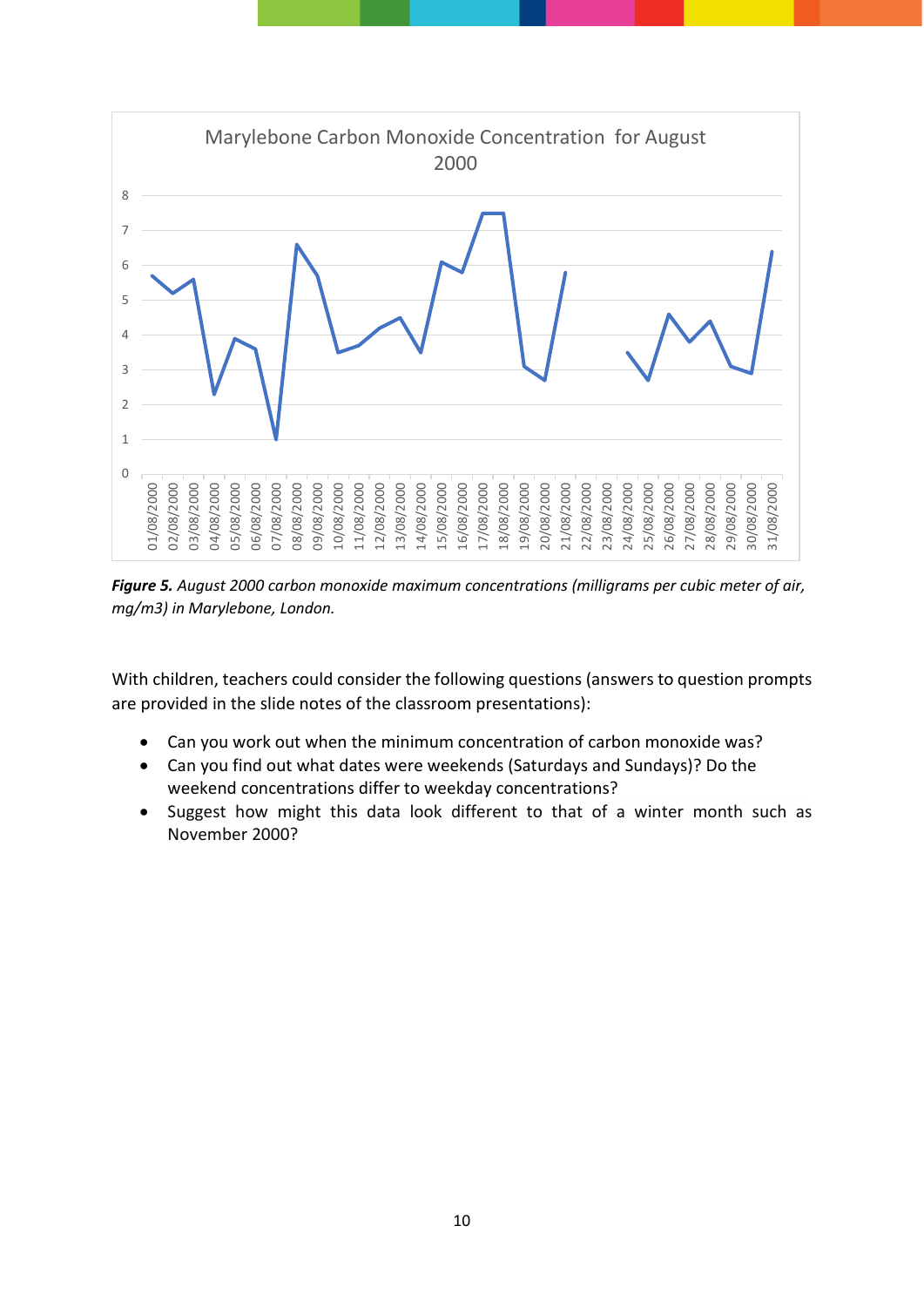#### **Ozone (O3)**

Ozone is a poisonous form of oxygen. We breath oxygen as  $O_2$ .  $O_3$  is present in the atmosphere in tiny amounts, but it is important and is involved in the breakdown of other atmospheric pollutants.

Breathing ozone can trigger a variety of health problems including chest pain, coughing, throat irritation, and airway inflammation. It also can reduce lung function and harm lung tissue. Ozone can worsen bronchitis, emphysema, and asthma, leading to increased medical care.

#### *How is ozone measured?*

Ozone can be measured by absorption of ultraviolet (UV) light. The air is drawn into a chamber using a pump and illuminated with UV light.  $O<sub>3</sub>$  effectively absorbs light of a certain wavelength in the UV range. The concentration of  $O_3$  can then be determined from how much of the UV light is absorbed in the chamber and compared to a chamber without any ozone.



*Figure 6. Ozone concentrations from a road in Edinburgh during 2019.*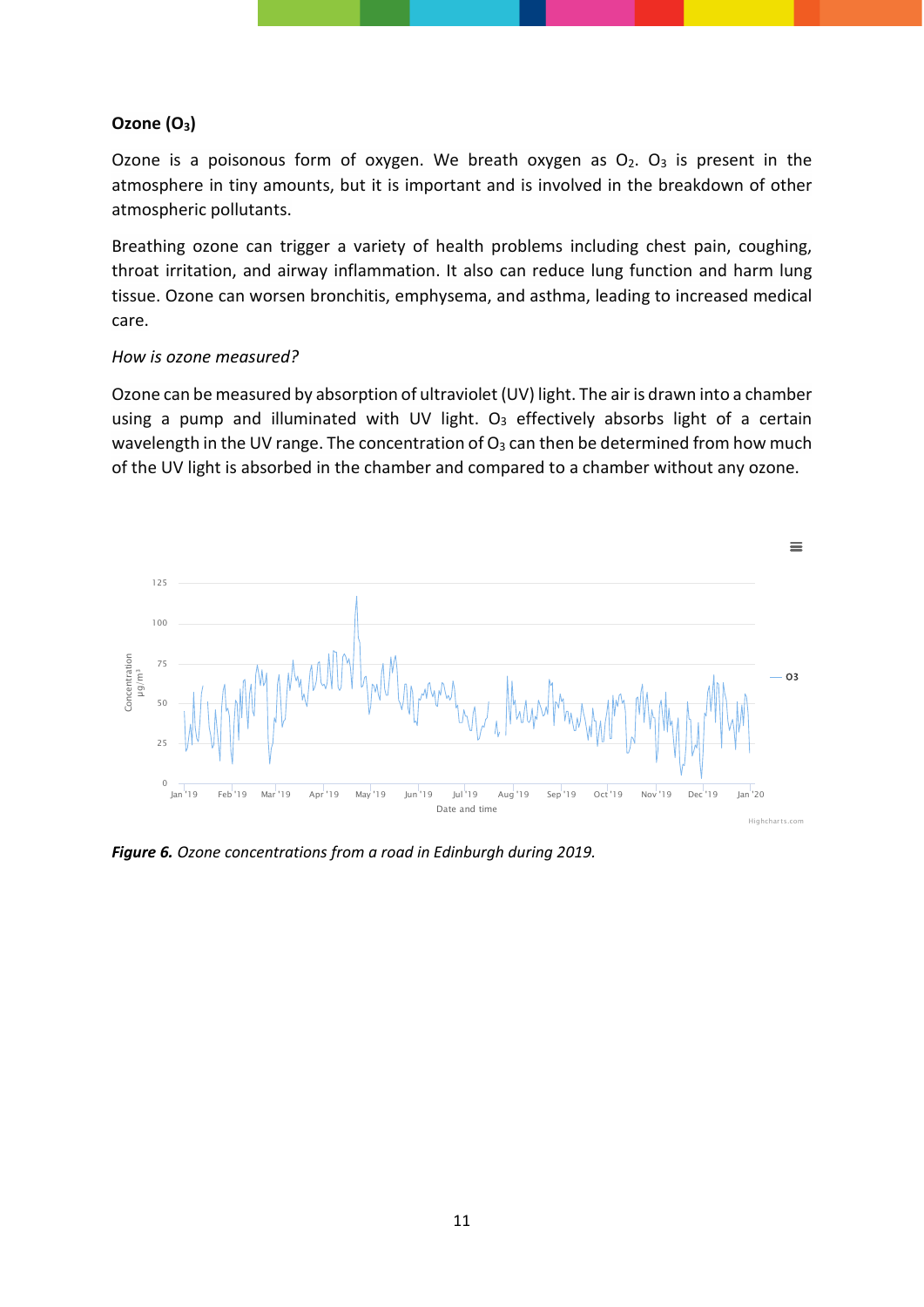#### **Sulfur dioxide (SO2)**

Note. In world science it is normal to use 'sulfur' rather than 'sulphur'.

Sulfur dioxide gas has may sources, some from nature and some from the things we do and make. Volcanoes can produce  $SO_2$ . Much of the  $SO_2$  in the atmosphere comes from burning sulfur containing compounds such as fossil fuels. It is also produced when some metals are extracted from their ores. Sulfur dioxide has many uses, including for the manufacture of sulfuric acid. It also has harmful effects: it dissolves in water making acid which corrodes some stonework, poisons lakes and rivers, and kills trees from the top down; it affects the respiratory system, particularly lung function, and can irritate the eyes and aggravates conditions such as asthma.

#### *How is sulfur dioxide measured?*

Sulfur dioxide can be measured using ultraviolet (UV) light and spectroscopy. The containing SO2 air is drawn into a chamber using a pump and then illuminated with UV light. After absorption of UV light, the  $SO<sub>2</sub>$  molecules are excited to the upper energy levels and when they return to the ground state, light is emitted with a longer wavelength. By recording this light using a photosensor, the concentration of  $SO<sub>2</sub>$  can be calculated. See Box 1 to read about how spectroscopy works.

Sometimes there are gaps in the Air Quality Data Archive (Figure 7.) What do you think happened from the end of January to the beginning of March 2020? It is possible that the detection equipment stopped working or that there were no researchers working at this time.



*Figure 7. Sulfur dioxide measurements for the year so far (2020) in Birmingham.*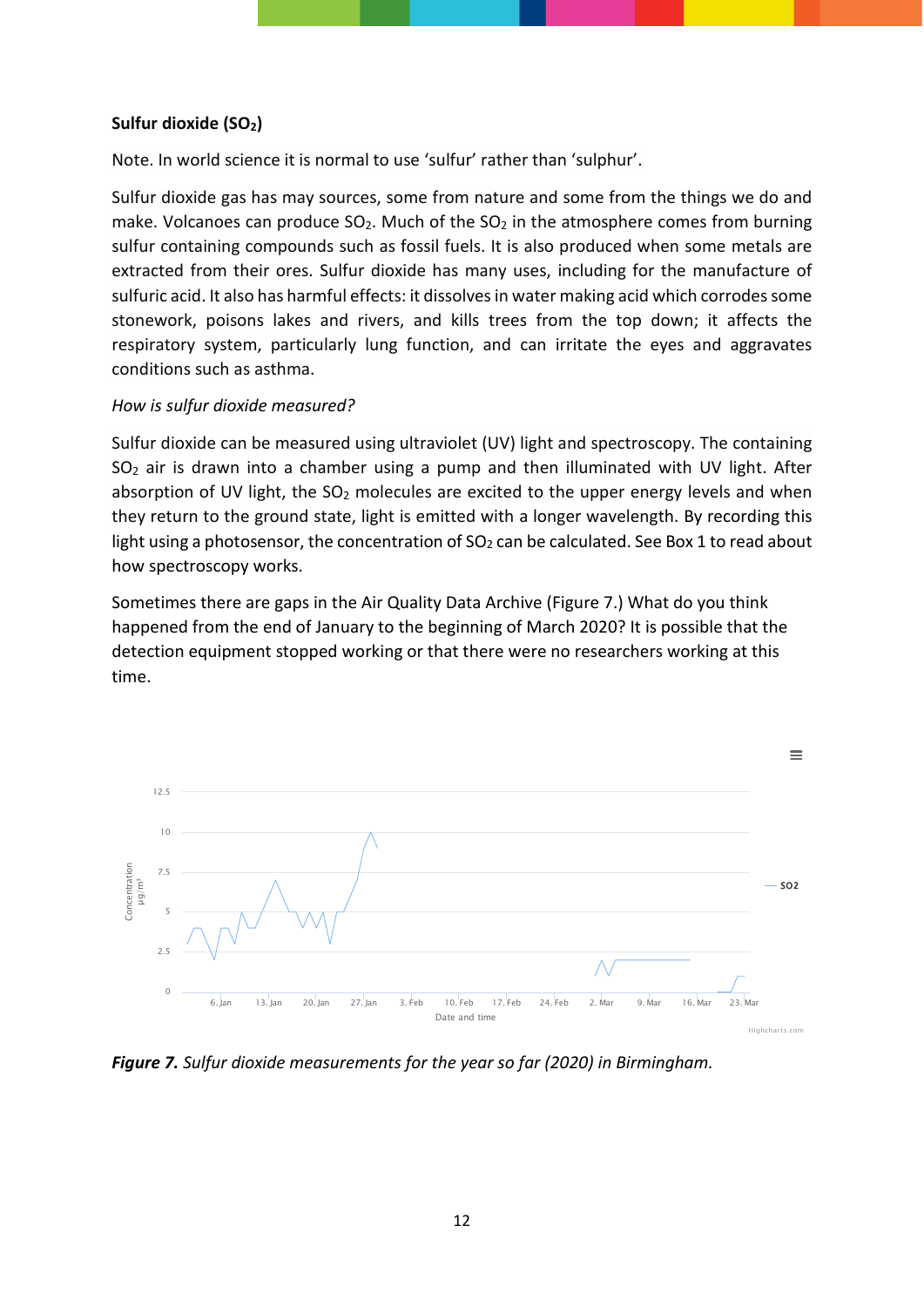#### Particulates: PM<sub>10</sub> / PM<sub>2.5</sub>

Particulates are tiny pieces of solid (dust) in the air. They come in many sizes. PM<sub>10</sub> is bigger than PM<sub>2.5</sub>. The number is the size in micrometres ( $\mu$ m). A micrometre is a millionth of a metre. Put another way, a micrometre is a thousandth of a millimetre (mm). A thick human hair is a tenth of a millimetre (0.1 mm). Thus,  $PM_{10}$  (10  $\mu$ m = 0.01 mm) could be a tenth of a human hair. Particulate matter (PM<sub>2.5</sub> and PM<sub>10</sub>) can hang in the air for a long time and are so tiny that they can enter deep into the lungs and damage lung tissue.

#### *How are they measured?*

There are four methods, used to measure  $PM_{10}/PM_{2.5}$ . In all methods the air is sucked in through a particle inlet which separates particles  $> 10 \mu m$  or  $> 2.5 \mu m$ . The mass of the remaining particles is then determined by one of four methods. These methods may use weighing, the scattering of light, using electron beams or by the effect of the mass on a spinning disc. The first method uses a very accurate mass balance. The last method is like spinning a roundabout in a playground and seeing what happens when a child jumps on board. The heaver the child the bigger the effect on the spin.

#### **For the enthusiast**

**Low Volume Sampling (LVS).** LVS gravimetric determination of PM values occurs by subtracting the mass of the filter without collected particles from the mass of the collected particle filter. This is then divided by the air volume that has been sucked through the filter.

**Optical Light Scattering (OLS).** Particle light scattering is determined by illuminating collected particles and measuring the scattered intensity at different orientations from the incident light source. The intensity of scattered light is related to mass concentration via electromagnetic theory.

**Beta Attenuation**. When a stream of electrons (beta rays) is directed across a thin layer of material some of it is absorbed. The amount absorbed is related to the mass. Technically the beta rays have a given energy distribution the transmitted energy is exponentially attenuated as the thickness of the sample or the number and types of atoms it encounters, increases. Immediately after collection, the mass is determined based on absorption of beta particles in the dust layer.

**Tapered-Element Oscillating Microbalance (TEOM).** The air sample is drawn through a filter, which sits at the end of a conical rod, which oscillates in an applied electric field. As particulates builds up on the filter the frequency of vibration changes in proportion to the mass. Technically, the oscillation of the rod is maintained based on the feedback signal from an optical sensor. The vibration frequency of the rod decreases as mass accumulates on the filter, directly measuring inertial mass. The TEOM method has the advantage of being able to obtain measurements with high time resolution.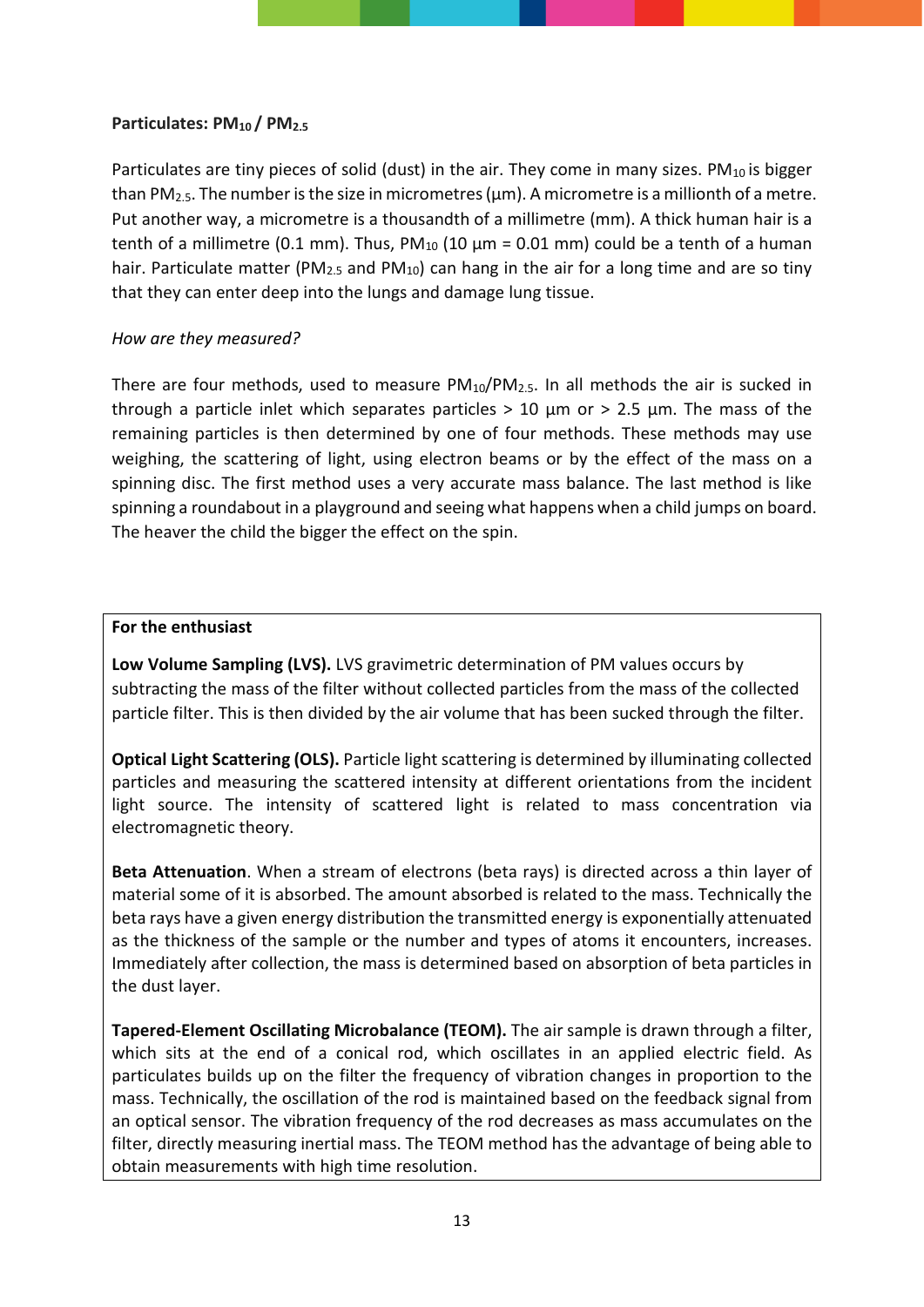In figure 8, can you suggest why are the PM10 particulates much higher in the period March to May, than in July-December? One possibility is garden bonfires as people tidy garden debris in the spring.



*Figure 8. The PM10 data from a busy road (Newport Road) going into Cardiff during 2019.*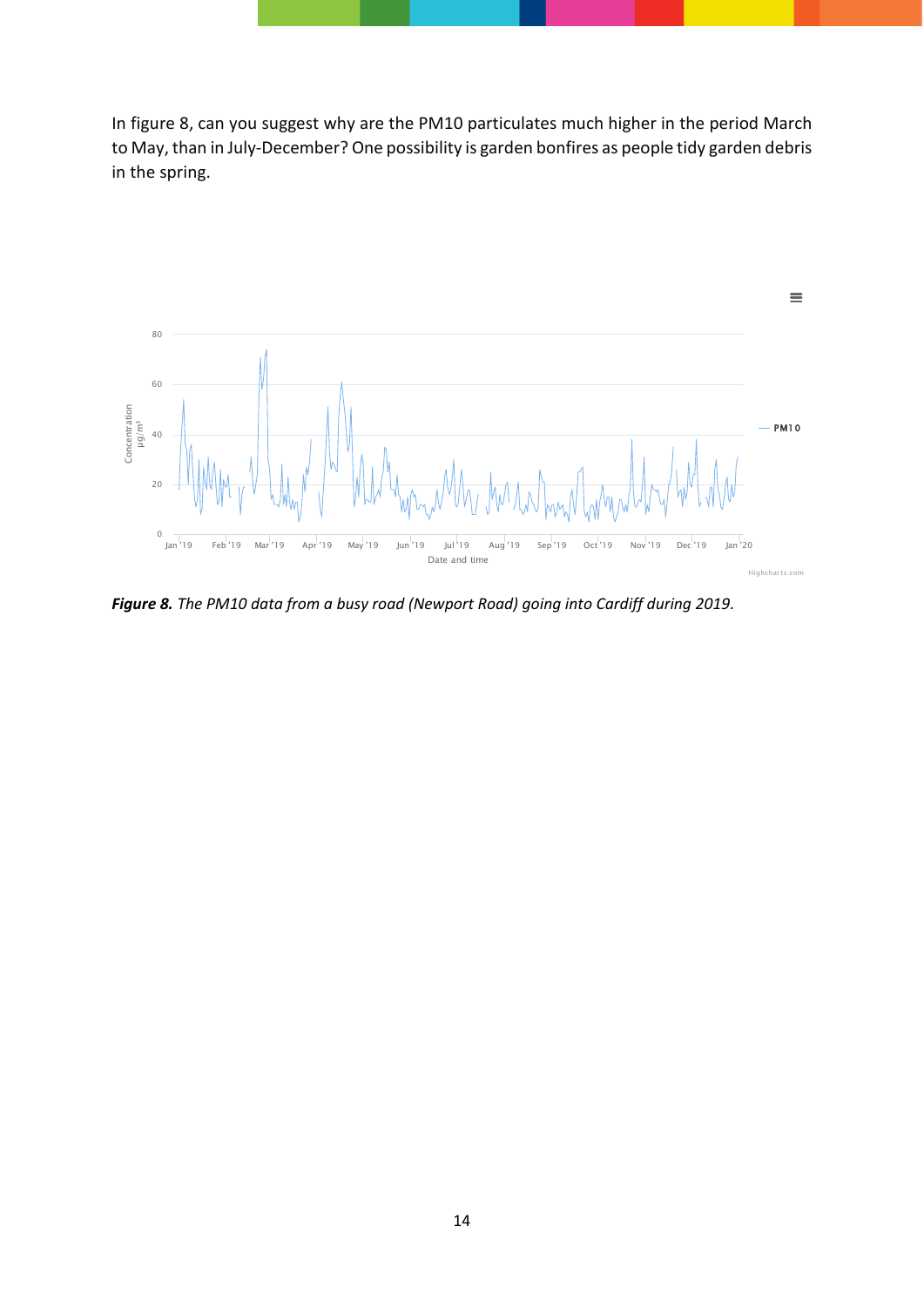# **Appendix 1**

### **Separating mixtures in primary science using chromatography**

#### **Dr Alison Trew, PSTT**

How many coloured compounds are in your ink?

Do inks of the same colour (e.g. black) always have the same chemical composition?

### **Resources**

- Plastic cup, glass beaker or jam jar
- Strips of filter paper or paper towel
- Different colour water-based felt tips
- Water
- Ruler to measure the distance the different inks and the different components within each ink have travelled.

## **Activity**

- 1. Draw a pencil line about 2 cm across the bottom of the paper.
- 2. Make dots of ink along this line, not too close to the edge of the paper.
- 3. Place the bottom of the paper into the water (about 1cm depth)  $$ do not let the ink spots touch the water.
- 4. Observe the inks move up the paper.